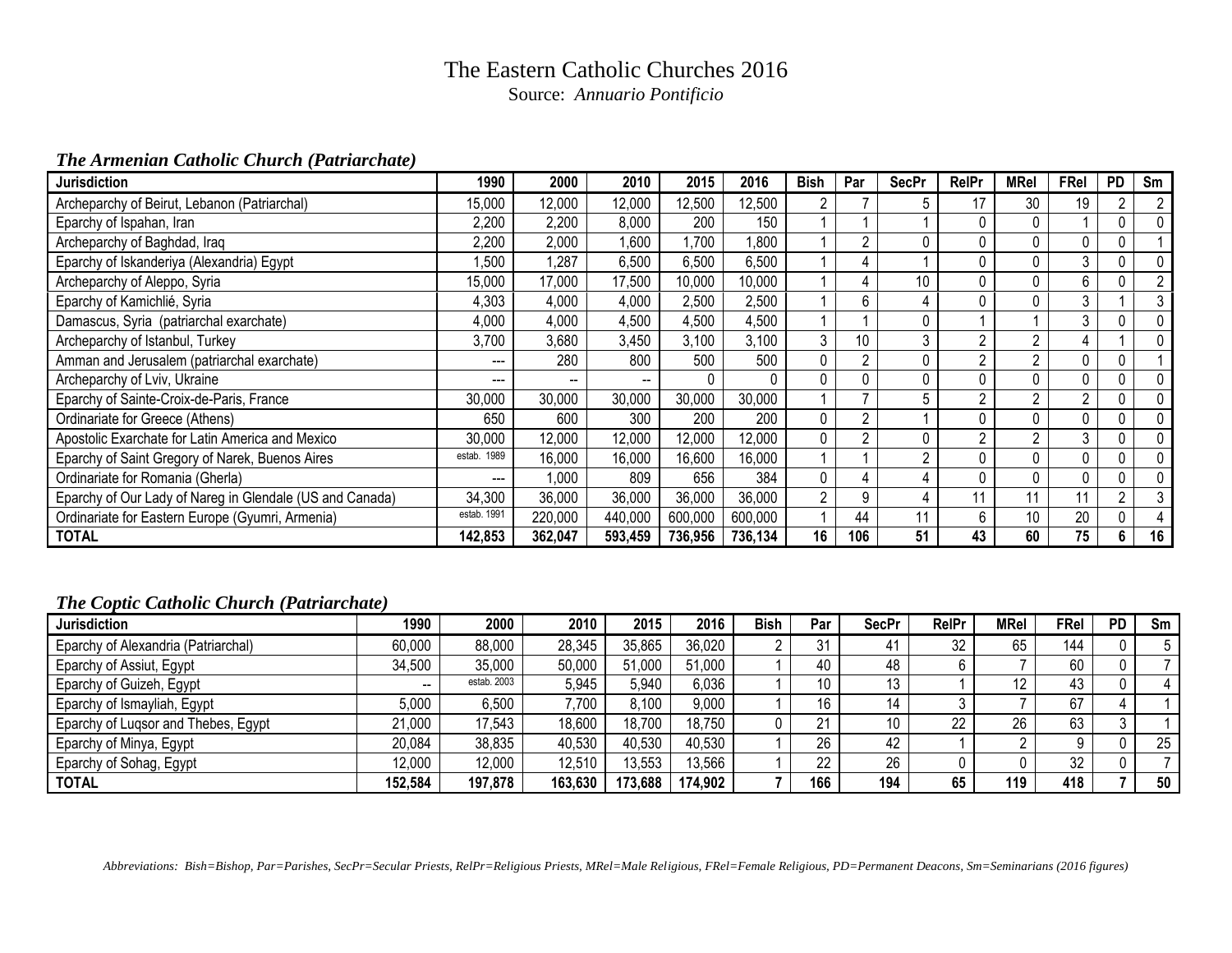## *The Ethiopian Catholic Church (Metropolitanate)*

| <b>Jurisdiction</b>                               | 1990                     | 2000                     | 2010        | 2015   | 2016   | <b>Bish</b> | Par      | <b>SecPr</b> | RelPr | MRel       | FRel | <b>PD</b> | Sm |
|---------------------------------------------------|--------------------------|--------------------------|-------------|--------|--------|-------------|----------|--------------|-------|------------|------|-----------|----|
| Metropolitan Archeparchy of Addis Ababa, Ethiopia | 42,800                   | 51,732                   | 28,900      | 27,713 | 10,302 |             | つつ<br>دے |              | 140   | 155        | 275  |           | 49 |
| Eparchy of Adigrat, Ethiopia                      | 14,970                   | 16,625                   | 22,000      | 22,71' | 22,711 |             | 36       |              |       | 66         | 55   |           |    |
| Eparchy of Emdeber, Ethiopia                      | $\overline{\phantom{a}}$ | estab 2003               | 24,000      | 20,146 | 20,198 |             | 24       | 14           |       |            | 48   |           |    |
| Eparchy of Bahir Dar - Dessie, Ethiopia           | $\overline{\phantom{a}}$ | $\overline{\phantom{a}}$ | estab. 2015 | 17,544 | 17,544 |             | 24       |              | ິດ 4  | 25         | 43   |           |    |
| <b>TOTAL</b>                                      | 59,760                   | 70,357                   | 76,910      | 88,114 | 70,755 |             | 107      | 108          | 177   | 251<br>~ت∠ | 421  |           | 66 |

## *The Eritrean Catholic Church (Metropolitanate)*

| <b>Jurisdiction</b>                         | 1990       | 2000    | 2010       | 2015    | 2016    | <b>Bish</b> | Par | <b>SecPr</b> | RelPr | <b>MRel</b> | FRel | <b>PD</b>         | <b>SM</b> |
|---------------------------------------------|------------|---------|------------|---------|---------|-------------|-----|--------------|-------|-------------|------|-------------------|-----------|
| Metropolitan Archeparchy of Asmara, Eritrea | 60,780     | 46,303  | 66,443     | 30,108  | 31,850  |             | 59  | 20           | 316   | 602         | 498  |                   | 208       |
| Eparchy of Barentu, Eritrea                 | estab 1995 | 37,000  | 40,794     | 44,623  | 45,580  |             | ັບ  |              | 20    | າາ<br>ᅩ     | 35   |                   | 9 I       |
| Eparchy of Keren, Eritrea                   | estab 1995 | 49,889  | 45,400     | 49,538  | 49,538  |             | 44  | 51           | 22    | 63          | ດ 4  |                   | 24        |
| Eparchy of Segheneity, Eritrea              | $- -$      | --      | estab 2012 | 35,557  | 35,560  |             | 34  | 25           | 37    | ۵N          | 105  |                   | 13        |
| <b>TOTAL</b>                                | 60,780     | 133,192 | 152,637    | 159,826 | 162,528 |             | 150 | 103          | 395   | 777         | 719  | $\mathbf{\Omega}$ | 254       |

## *The Syro-Malankara Catholic Church (Major Archepiscopate)*

| <b>Jurisdiction</b>                                         | 1990                     | 2000        | 2010                     | 2015       | 2016    | <b>Bish</b> | Par | <b>SecPr</b> | RelPr | MRel | FRel | <b>PD</b>    | Sm             |
|-------------------------------------------------------------|--------------------------|-------------|--------------------------|------------|---------|-------------|-----|--------------|-------|------|------|--------------|----------------|
| Metropolitan Archeparchy of Trivandrum, India               | 221,618                  | 305,000     | 252,000                  | 222,400    | 225,300 |             | 316 | 164          | 33    | 117  | 568  |              | 49             |
| Eparchy of Marthandom, India                                | estab. 1996              | 61,025      | 64,636                   | 67,423     | 68,273  |             | 86  | 45           |       | 18   | 207  |              | 32             |
| Eparchy of Mavelikara, India                                | $\hspace{0.05cm}$        | estab. 2006 | 25,212                   | 26,398     | 25,470  |             | 96  | 55           |       | 14   | 132  | 0            | 28             |
| Eparchy of Pathanamthitta, India                            | $\overline{\phantom{a}}$ |             | estab 2010               | 38,300     | 38,550  |             | 100 |              |       |      | 84   |              | 30             |
| Metropolitan Archeparchy of Tiruvalla, India                | 41,250                   | 55,945      | 37,793                   | 40,660     | 41,760  | ົ           | 136 | 105          | 21    | 35   | 290  |              | 36             |
| Eparchy of Battery, India                                   | 19,000                   | 24,250      | 27,800                   | 23,500     | 25,000  |             | 104 | 61           |       |      | 298  |              | 22             |
| Eparchy of Muvattupuzha, India                              | --                       | estab 2002  | 12,640                   | 14,000     | 13,500  |             | 64  | 43           |       | 18   | 82   |              | 15             |
| Eparchy of Puthur, India                                    | $\overline{\phantom{a}}$ |             | estab 2010               | 2,700      | 2,700   |             | 24  | 16           | 8     |      | 19   |              | 6              |
| Eparchy of St John Chrysostom of Gurgaon, India (New Delhi) | $\overline{\phantom{a}}$ | --          | --                       | estab 2015 |         |             | a   | 10           |       |      | 30   | 0            | 0              |
| Apostolic Exarchate of St. Ephrem of Khadki, India (Pune)   | --                       | $- -$       | $\overline{\phantom{a}}$ | estab 2015 |         |             | 27  | 14           |       |      |      | 0            | 0              |
| Apostolic Exarchate for the United States (New York)        | --                       |             | estab 2010               | 10,000     | 10,000  |             | 16  | 16           |       |      | 32   | 0            | $\overline{2}$ |
| <b>TOTAL</b>                                                | 281,868                  | 446,220     | 420,081                  | 445,381    | 450,553 | 14          | 978 | 600          | 116   | 234  | 1742 | $\mathbf{0}$ | 220            |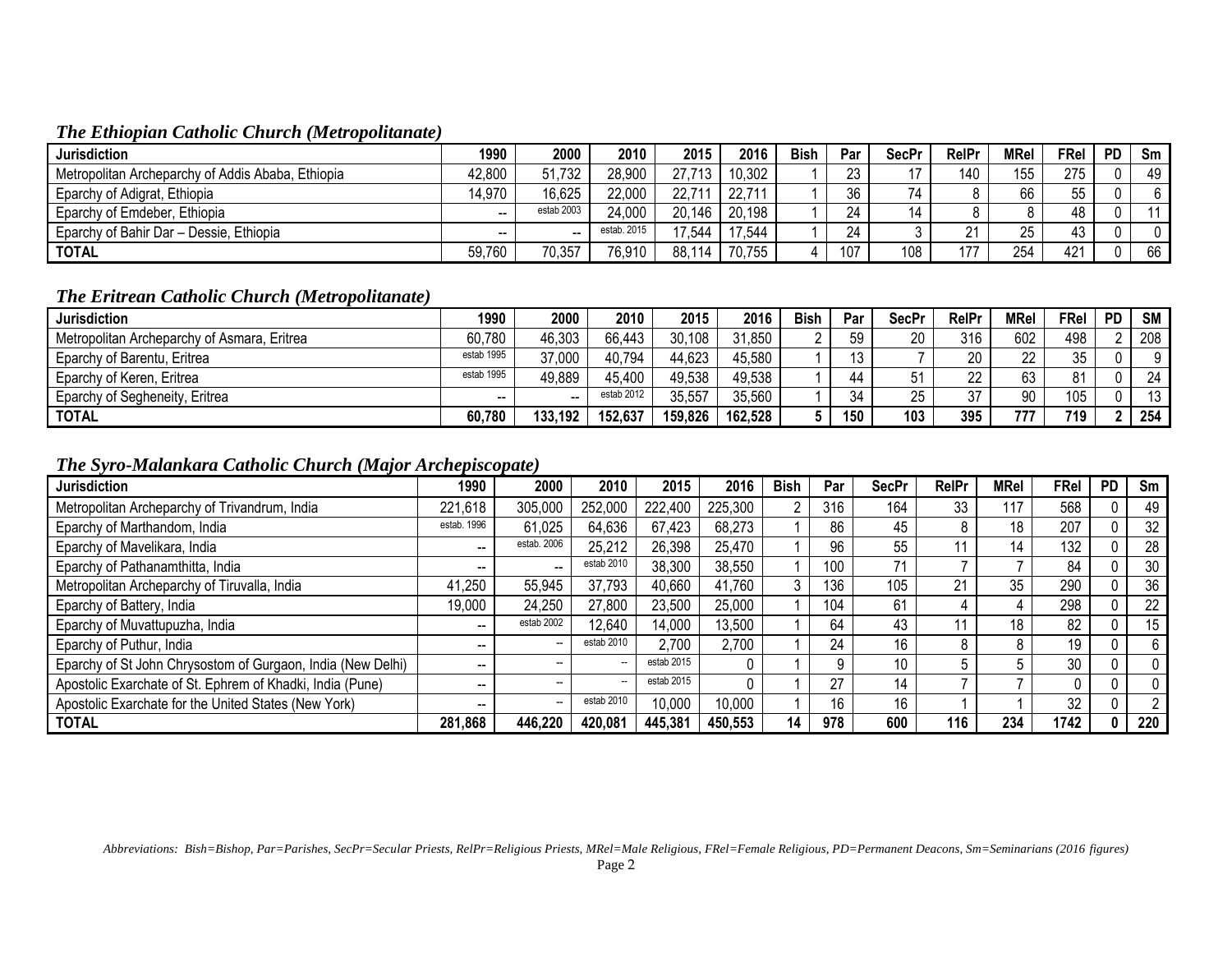# *The Syrian Catholic Church (Patriarchate)*

| <b>Jurisdiction</b>                                  | 1990                     | 2000       | 2010    | 2015    | 2016    | Bish           | Par | <b>SecPr</b> | RelPr | MRel | FRel | <b>PD</b> | Sm             |
|------------------------------------------------------|--------------------------|------------|---------|---------|---------|----------------|-----|--------------|-------|------|------|-----------|----------------|
| Patriarchal Eparchy of Beirut, Lebanon               | 23,000                   | 26,000     | 14,500  | 32,000  | 32,000  |                |     | 13           |       | 5    |      |           |                |
| Archeparchy of Baghdad, Iraq                         | 23,000                   | 24,000     | 18,000  | 6,000   | 5,000   | $\overline{2}$ |     |              |       | 0    |      |           |                |
| Archeparchy of Mossul, Iraq                          | 22,650                   | 29,500     | 35,000  | 45,000  | 45,000  | $\overline{2}$ | 13  | 26           | 26    | 33   |      |           |                |
| Patriarchal Exarchate of Basra and the Gulf, Iraq    | 320                      | 1,200      | 325     | 350     | 350     | 0              |     |              |       | 0    |      |           |                |
| Patriarchal Exarchate of Jerusalem and Amman, Jordan | 960                      | 10,298     | ,500    | 1,100   | 4,000   |                | 3   |              |       | 0    |      |           |                |
| Eparchy of Cairo, Egypt                              | 2,000                    | .763       | .638    | 1,610   | ,585    |                | 3   |              |       | 0    |      |           |                |
| Sudan and South Sudan (patriarchal dependency)       | $\overline{\phantom{a}}$ | 300        | 55      | 25      | 50      | 0              |     |              |       | 0    |      |           |                |
| Metropolitan Archeparchy of Damascus, Syria          | 4,000                    | 6,200      | 14,000  | 14,000  | 14,000  |                | 5   |              |       |      | 10   |           | 2              |
| Metropolitan Archeparchy of Homs, Syria              | 9,255                    | 10,000     | 10,000  | 15,000  | 13,000  | 0              | 15  | 15           | ∩     | 5    |      | 3         | 5              |
| Archeparchy of Aleppo, Syria                         | 8,750                    | 8,800      | 8,000   | 10,000  | 10,000  |                | 3   |              |       | 0    |      | n         |                |
| Archeparchy of Hassaké-Nisibi, Syria                 | 3,810                    | 5,200      | 35,000  | 35,000  | 35,000  |                |     |              |       |      |      |           |                |
| Patriarchal Exarchate of Turkey (Istanbul)           | 2,500                    | 2,125      | 2,000   | 2,055   | 2,055   | $\mathbf{0}$   | 3   |              |       | 0    |      |           |                |
| Our Lady of Deliverance of Newark, New Jersey        | estab. 1995              | 11,780     | 13,800  | 25,000  | 22,600  |                | 20  | 15           |       | 0    |      |           |                |
| Apostolic Exarchate for Venezuela (Maracay)          | $\overline{\phantom{a}}$ | estab 2001 | 5,000   | 20,600  | 20,800  |                | 3   | 3            |       | 0    |      |           | $\mathfrak{p}$ |
| <b>TOTAL</b>                                         | 100,245                  | 137,166    | 158,818 | 207.740 | 205,440 | 13             | 90  | 98           | 29    | 45   | 28   | 20        | 24             |

## *Chaldean Catholic Church (Patriarchate)*

| <b>Jurisdiction</b>                                           | 1990    | 2000    | 2010    | 2015                     | 2016                     | <b>Bish</b>              | Par                      | <b>SecPr</b>             | RelPr                    | <b>MRel</b> | FRel           | <b>PD</b> | Sm |
|---------------------------------------------------------------|---------|---------|---------|--------------------------|--------------------------|--------------------------|--------------------------|--------------------------|--------------------------|-------------|----------------|-----------|----|
| Metropolitan Archeparchy of Baghdad, Iraq (Patriarchal)       | 325,000 | 151,000 | 135,000 | 150,000                  | 150,000                  | 3                        | 18                       | 19                       | 3                        |             | 107            |           |    |
| Metropolitan Archeparchy of Kirkuk, Iraq                      | 5,330   | 5,050   | 7,000   | 5,000                    | 4,000                    |                          | 6                        | 6                        | 0                        |             | 10             | 3         |    |
| Archeparchy of Erbil, Iraq                                    | 12,314  | 12,000  | 20,000  | 34,000                   | 34,900                   |                          |                          | 11                       |                          |             | 70             |           |    |
| Archeparchy of Basra, Iraq                                    | 4,000   | 2,600   | 1,000   | 850                      | 800                      |                          | 2                        |                          | 0                        |             |                |           |    |
| Archeparchy of Mosul, Iraq                                    | 19,800  | 20,000  | 16,815  | 14,100                   | 14,100                   | 0                        | 15                       | 6                        | $\overline{2}$           | 3           | ŋ              |           |    |
| Eparchy of Alquoch, Iraq                                      | 13,500  | 16,190  | 32,070  | 18,725                   | 17,500                   |                          | 8                        | 5                        | $\overline{2}$           |             | 12             | 0         |    |
| Eparchy of Amadiyah and Zaku, Iraq                            | 2,000   | 2,452   | 4,000   | 18,800                   | 18,800                   |                          | 35                       | 14                       | 0                        |             | 9              | 4         |    |
| Eparchy of Agra, Iraq                                         | 230     | 176     | 1,051   | ,331                     | 1,372                    | 0                        | 4                        | $\overline{2}$           | $\mathbf 0$              | 0           |                | 0         |    |
| Eparchy of Sulaimaniya, Iraq (united with Kirkuk 2013)        | 500     | 400     | 550     | --                       | $\overline{\phantom{a}}$ | --                       | $\overline{\phantom{a}}$ | $\overline{\phantom{m}}$ | --                       | --          | --             | --        |    |
| Eparchy of Zaku, Iraq (united with Amadiya 2013)              | 7,000   | 6,548   | 26,000  | $\overline{\phantom{a}}$ | $\overline{\phantom{a}}$ | $\overline{\phantom{m}}$ | --                       | --                       | $\overline{\phantom{a}}$ | $- -$       | --             | --        |    |
| Metropolitan Archeparchy of Teheran, Iran                     | 5,500   | 3,500   | 2,650   | 2,500                    | 2,000                    |                          | 6                        | 3                        | 0                        | 0           | 6              |           |    |
| Metropolitan Archeparchy of Urmya and Eparchy of Salmas, Iran | 2,250   | ,500    | ,350    | ,350                     | 1,350                    |                          |                          | 3                        |                          |             | 3              | 0         |    |
| Archeparchy of Ahwaz, Iran                                    | 340     | 350     | 30      | 30                       | 40                       | $\Omega$                 |                          | $\Omega$                 | 0                        | $\Omega$    | $\Omega$       | $\Omega$  |    |
| Patriarchal Dependency of Jordan                              | 0       |         | 7,000   | 7,000                    | 4,000                    | 0                        |                          |                          | 0                        |             | $\overline{2}$ | 0         |    |
| Patriarchal Dependency of Jerusalem                           |         |         | 0       |                          | 0                        | 0                        | 0                        | 0                        | 0                        | 0           |                | 0         |    |
| Eparchy of Beirut, Lebanon                                    | 8,600   | 10,000  | 14,000  | 20,000                   | 20,000                   |                          |                          | 2                        | 0                        | 0           | 3              |           |    |
| Eparchy of Cairo, Egypt                                       | 500     | 500     | 500     | 3,000                    | 2,000                    | 0                        | 3                        | 2                        | 3                        | 3           | 3              | 0         |    |
| Eparchy of Aleppo, Beroea and Halab, Syria                    | 10,000  | 15,000  | 35,000  | 10,000                   | 10,000                   |                          | 10                       | 4                        |                          | ⇁           | 0              | 0         |    |
| Archeparchy of Diarbekir, Turkey                              | 2,900   | 5,000   | 6,219   | 14,000                   | 48,594                   | 0                        | 2                        | $\overline{2}$           | 0                        | 0           | $\Omega$       | 0         |    |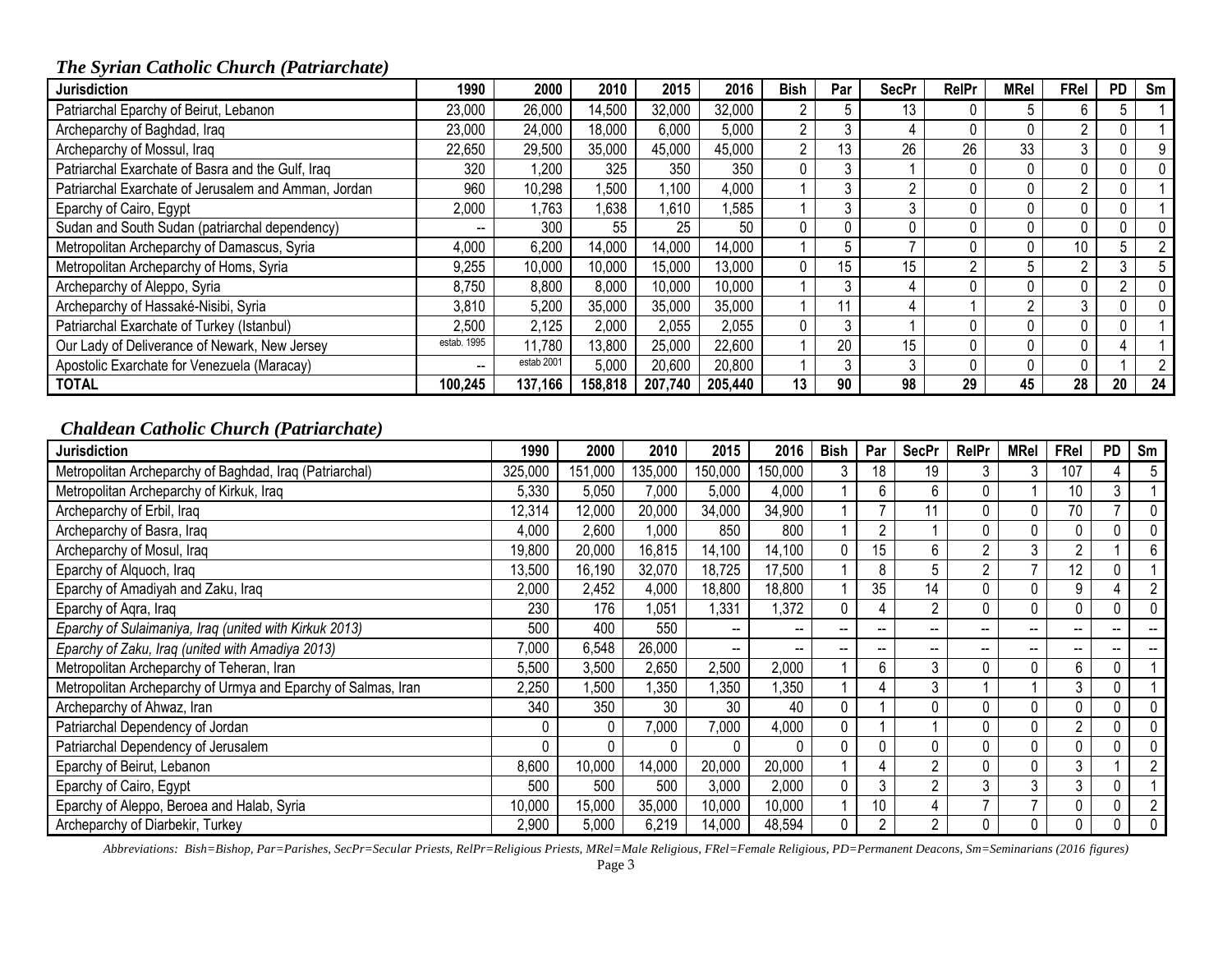| Eparchy of Saint Peter the Apostle of San Diego, USA     |         | estab, 2002 | 45,336     | 65,000  | 65,000  |    | 10  |     |    |    |     |     | 10 |
|----------------------------------------------------------|---------|-------------|------------|---------|---------|----|-----|-----|----|----|-----|-----|----|
| Eparchy of Saint Thomas the Apostle of Detroit, USA      | 50,000  | 70,000      | 102,800    | 170,000 | 180,000 |    |     | 20  |    |    |     | 174 |    |
| Eparchy of Saint Thomas the Apostle of Sydney, Australia |         | estab 2006  | 32,000     | 35,000  | 35,000  |    |     |     |    |    |     |     |    |
| Eparchy of Mar Addai of Toronto                          |         |             | estab 2011 | 31,372  | 31,372  |    |     |     |    |    |     | 106 |    |
| <b>TOTAL</b>                                             | 469,764 | 322,266     | 490,371    | 602,058 | 640,828 | 20 | 166 | 125 | 21 | 30 | 240 | 322 | 47 |

#### *The Maronite Catholic Church (Patriarchate)*

| <b>Jurisdiction</b>                                         | 1990                     | 2000                     | 2010        | 2015      | 2016      | <b>Bish</b>              | Par             | <b>SecPr</b>    | RelPr                    | <b>MRel</b>     | FRel            | <b>PD</b>      | Sm                      |
|-------------------------------------------------------------|--------------------------|--------------------------|-------------|-----------|-----------|--------------------------|-----------------|-----------------|--------------------------|-----------------|-----------------|----------------|-------------------------|
| Archeparchy of Antelias, Lebanon                            | 170,734                  | 217,660                  | 297,283     | 192,690   | 271,916   | 2                        | 95              | 77              | 86                       | 106             | 365             | 0              | 29                      |
| Archeparchy of Beirut, Lebanon                              | 250,000                  | 200,000                  | 237,536     | 223,000   | 223,000   | $\mathbf{1}$             | 129             | 126             | $\overline{23}$          | $\overline{23}$ | 169             | $\Omega$       | 32                      |
| Archeparchy of Tripoli, Lebanon                             | 89,053                   | 100,000                  | 139,300     | 147,800   | 149,500   | $\mathbf{1}$             | 126             | 131             | 60                       | 66              | 140             | 0              | $6\phantom{1}$          |
| Archeparchy of Tyre, Lebanon                                | 22,000                   | 44,000                   | 42,500      | 42,500    | 42,500    | 1                        | 22              | 22              | 15                       | 17              | 34              | 0              | 5                       |
| Eparchy of Baalbek - Deir El-Ahmar, Lebanon                 | 47,000                   | 35,000                   | 35,000      | 66,050    | 66,200    | $\overline{2}$           | $\overline{34}$ | $\overline{14}$ | $\overline{7}$           | 9               | $\overline{31}$ | 1              | $\overline{\mathbf{4}}$ |
| Eparchy of Batrun, Lebanon                                  |                          | 0                        | 74,000      | 74,000    | 68,000    | $\overline{2}$           | 66              | 40              | 15                       | 49              | 70              | 0              | 13                      |
| Eparchy of Jbeil - Byblos, Lebanon                          | 469,750                  | 250,000                  | 250,000     | 165,000   | 165,000   | $\mathbf{1}$             | 68              | 69              | 44                       | 45              | $\overline{80}$ | $\mathbf 0$    | $\overline{11}$         |
| Eparchy of Joubbe, Batrun and Sarba, Lebanon (Patriarchal)* | 110,025                  |                          |             |           |           | $\overline{\phantom{a}}$ |                 |                 | $\overline{\phantom{a}}$ |                 |                 |                |                         |
| Eparchy of Joubbe, Sarba and Jounieh (Patriarchal)          | $\overline{\phantom{a}}$ | 492,989                  | 385,258     | 396,250   | 413,623   | 5                        | 151             | 135             | 68                       | 106             | 78              | 21             | 33                      |
| Eparchy of Jounieh, Lebanon**                               | 205,315                  |                          |             |           |           | --                       |                 |                 | $\overline{\phantom{a}}$ |                 |                 |                |                         |
| Eparchy of Saïda, Lebanon                                   | 94,700                   | 65,000                   | 75,000      | 156,000   | 156,000   | $\overline{2}$           | 104             | 52              | $\overline{20}$          | $\overline{21}$ | $\overline{37}$ | 0              | $\overline{12}$         |
| Eparchy of Zahleh, Lebanon                                  | estab. 1990              | 49,520                   | 48,792      | 50,000    | 35,437    | $\overline{2}$           | 33              | 17              | $\overline{13}$          | 13              | 25              | 0              | $\pmb{0}$               |
| Archeparchy of Cyprus                                       | 10,000                   | 10,000                   | 10,000      | 10,800    | 10,000    | $\overline{2}$           | 12              | 6               | 4                        |                 | 3               | 3              | 5                       |
| Patriarchal Exarchate of Jordan                             | estab. 1996              | 1,200                    | 1,200       | 1,560     | 1,560     | $\mathbf 0$              |                 |                 | $\mathbf 0$              | 0               | 0               | 0              | $\mathbf 0$             |
| Archeparchy of Haifa and the Holy Land                      | estab. 1996              | 7,000                    | 7,000       | 20,000    | 20,000    | $\overline{2}$           | 8               | 10              | $\overline{2}$           | $\overline{2}$  |                 | $\overline{A}$ | $\overline{2}$          |
| Patriarchal Exarchate of Jerusalem and Palestine            | ---                      | 504                      | 504         | 504       | 504       | $\pmb{0}$                | 3               |                 | $\pmb{0}$                | 0               | 0               |                | $\pmb{0}$               |
| Eparchy of Cairo, Egypt                                     | 4,350                    | 5,000                    | 5,430       | 5,150     | 5,250     | $\overline{2}$           | $\overline{7}$  | 3               | $\overline{3}$           | 3               | 0               | 0              |                         |
| Archeparchy of Aleppo, Syria                                | 3,225                    | 4,105                    | 4,000       | 4,000     | 4,000     | $\mathbf{1}$             | 4               | $\overline{7}$  | $\pmb{0}$                | $\mathbf 0$     | 0               | 0              | $\mathbf 0$             |
| Archeparchy of Damascus, Syria                              | 7,000                    | 8,000                    | 16,000      | 15,000    | 15,000    | $\mathbf{1}$             | 9               | 4               | 21                       | $\overline{37}$ | 144             | 0              |                         |
| Eparchy of Lattaquié, Syria                                 | 23,000                   | 27,000                   | 33,000      | 45,000    | 45,000    | 3                        | $\overline{30}$ | 24              | $\overline{4}$           | 10              | 40              | 0              |                         |
| Eparchy of San Charbel en Buenos Aires, Argentina           | estab. 1990              | 700,000                  | 700,000     | 720,000   | 750,000   | 1                        | 4               | 3               | $\overline{7}$           | $\overline{7}$  | 0               |                | $\mathbf 0$             |
| Eparchy of Nossa Senhora do Libano em Sao Paulo, Brazil     | 418,000                  | 463,000                  | 470,000     | 493,000   | 497,000   | $\mathbf{1}$             | 10              | $\overline{15}$ | $\overline{\mathbf{4}}$  | 4               | 4               | $\overline{2}$ |                         |
| Eparchy of Our Lady of Lebanon of Los Angeles, USA          | estab. 1994              | 24,108                   | 44,919      | 52,700    | 53,100    | $\overline{2}$           | 32              | 33              | 13                       | 18              | 5               | 20             | $\overline{2}$          |
| Eparchy of Saint Maron of Brooklyn, USA                     | 52,000                   | 30,000                   | 33,000      | 33,000    | 33,000    | $\mathbf{1}$             | $\overline{34}$ | 52              | 11                       | 19              | 3               | 18             | $\overline{7}$          |
| Eparchy of Saint Maron of Sydney, Australia                 | 125,000                  | 160,000                  | 150,000     | 150,000   | 150,000   | 3                        | $\overline{13}$ | 25              | $\overline{21}$          | $\overline{21}$ | 26              | $\overline{2}$ |                         |
| Eparchy of Saint-Maron de Montréal, Canada                  | 75,000                   | 80,000                   | 80,000      | 87,900    | 88,800    | $\overline{2}$           | 17              | 13              | $\overline{7}$           | 8               | 6               |                |                         |
| Nuestra Senora de los Martires del Libano en Mexico         | estab. 1995              | 150,000                  | 150,817     | 156,000   | 157,700   | 1                        | $\overline{7}$  | 5               | $\overline{6}$           | 6               | 0               |                | 3                       |
| Eparchy of Notre Dame du Liban de Paris                     | --                       | $\overline{\phantom{a}}$ | estab. 2012 | 50,600    | 50,600    | $\mathbf{1}$             | 8               | $\overline{5}$  | $\overline{5}$           | 5               | 11              | 0              |                         |
| Apostolic Exarchate of West and Central Africa, Nigeria     | --                       |                          | estab. 2014 | 0         | 65,000    | $\overline{1}$           | 12              | 10              | $\overline{2}$           | $\overline{2}$  |                 | 0              |                         |
| <b>TOTAL</b>                                                | 2,176,152                | 3,124,086                | 3,290,539   | 3,358,504 | 3,537,690 | 43                       | 1,039           | 900             | 461                      | 601             | 1,273           | 72             | $\frac{1}{175}$         |

\*Batrun separated and Jounieh added in 1999. \*\*United with Joubbe and Sarba in 1999.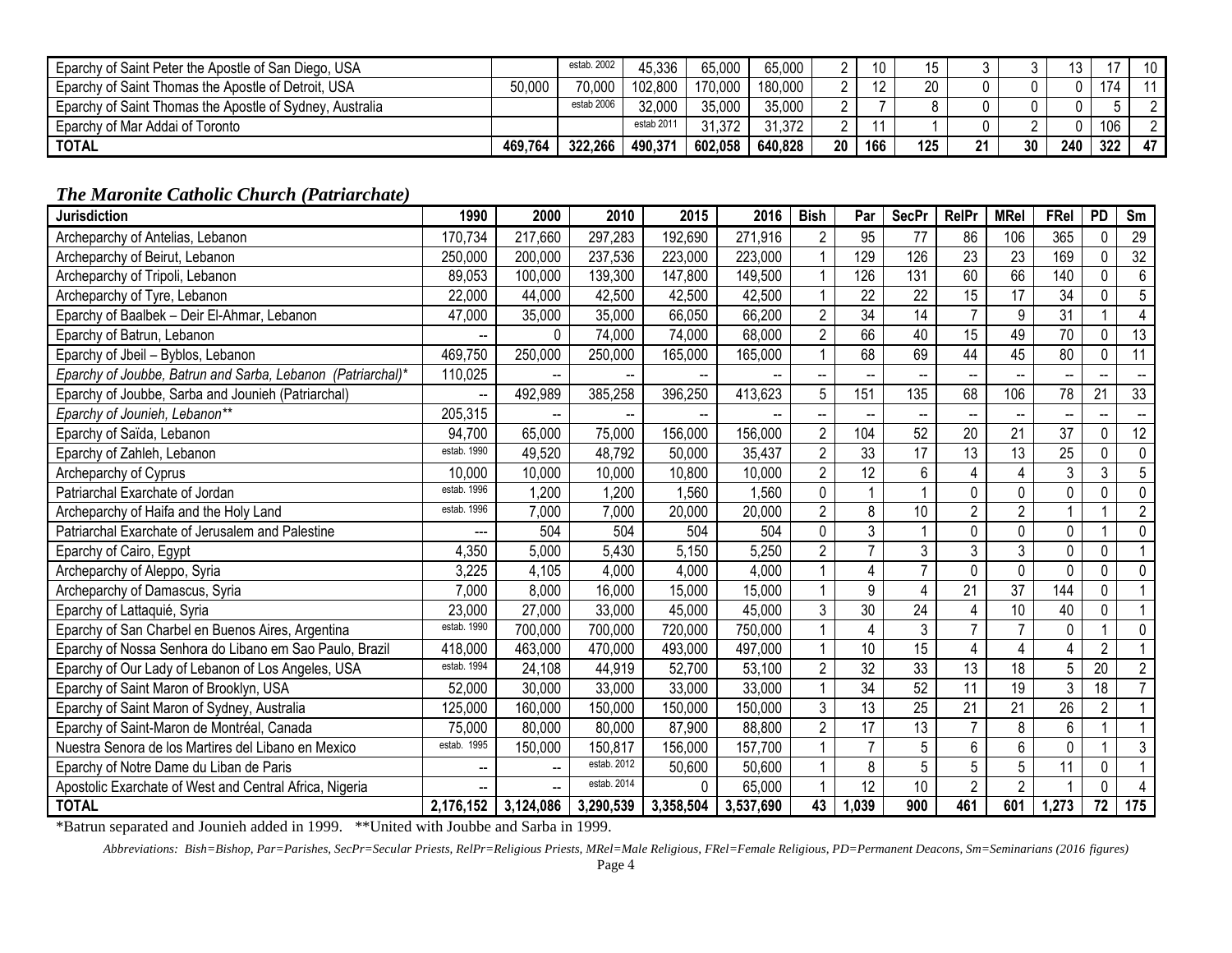| <b>Jurisdiction</b>                            | 1990                     | 2000                     | 2010        | 2015       | 2016      | <b>Bish</b>    | Par              | <b>SecPr</b>     | <b>RelPr</b>    | <b>MRel</b>      | FRel            | <b>PD</b>    | Sm               |
|------------------------------------------------|--------------------------|--------------------------|-------------|------------|-----------|----------------|------------------|------------------|-----------------|------------------|-----------------|--------------|------------------|
| Major Archeparchy of Ernakulam-Anagamaly       | 398,700                  | 450,100                  | 513,000     | 572,000    | 585,000   | 3              | 349              | 383              | 378             | 739              | 5,291           | $\mathbf 0$  | 147              |
| Eparchy of Idukki, India                       |                          | estab. 2003              | 261,750     | 264,950    | 266,420   | $\mathbf 1$    | 153              | 225              | 330             | 350              | 943             | $\pmb{0}$    | 87               |
| Eparchy of Kothamangalam, India                | 334,390                  | 474,530                  | 223,990     | 212,200    | 218,300   | $\overline{2}$ | 120              | 337              | 95              | 164              | 2,330           | 0            | 65               |
| Metropolitan Archeparchy of Changanacherry     | 345,000                  | 350,000                  | 385,000     | 395,830    | 396,500   | $\overline{2}$ | 210              | 381              | 381             | 642              | 3,320           | $\pmb{0}$    | 85               |
| Eparchy of Kanjirapally, India                 | 150,364                  | 162,675                  | 203,960     | 225,950    | 215,300   | $\overline{2}$ | $\overline{143}$ | 236              | $\overline{75}$ | 148              | 1,945           | 0            | 39               |
| Eparchy of Palai, India                        | 284,260                  | 335,000                  | 326,747     | 346,575    | 346,436   | $\overline{2}$ | 170              | 381              | 415             | 530              | 3,585           | 0            | 78               |
| Eparchy of Thuckalay, India                    | estab. 1996              | 20,000                   | 29,125      | 28,400     | 28,000    | $\mathbf{1}$   | 59               | 37               | 25              | 28               | 245             | $\mathbf 0$  | $\overline{20}$  |
| Metropolitan Archeparchy of Kottayam, India    | 114,569                  | 131,366                  | 162,818     | 175,520    | 180,680   | $\mathfrak{Z}$ | 147              | 154              | 107             | 145              | 1,051           | 0            | 53               |
| Metropolitan Archeparchy of Tellicherry, India | 244,042                  | 306,256                  | 307,500     | 302,007    | 302,029   | $\overline{2}$ | 245              | $\overline{275}$ | 131             | 432              | 1,762           | $\pmb{0}$    | 75               |
| Eparchy of Belthangady, India                  | estab. 1999              | $\mathbf{0}$             | 25,000      | 30,559     | 30,250    | $\mathbf{1}$   | 52               | 33               | 25              | 36               | 210             | $\pmb{0}$    | $\overline{25}$  |
| Eparchy of Bhadravathi                         | $\overline{a}$           | estab. 2007              | 6,425       | 9,601      | 9,689     |                | $\overline{24}$  | 8                | 32              | 32               | 119             | $\mathbf 0$  | $\overline{9}$   |
| Eparchy of Mananthavady, India                 | 130,000                  | 171,000                  | 167,200     | 174,325    | 171,149   | $\mathbf{1}$   | 151              | 189              | 295             | 453              | 1,323           | 0            | 36               |
| Eparchy of Mandya                              |                          |                          | estab 2010  | 5,000      | 85,100    | $\mathbf{1}$   | 8                | 41               | 131             | 131              | 170             | $\mathbf 0$  | 12               |
| Eparchy of Thamarasserry, India                | 103,843                  | 118,547                  | 131,325     | 146,271    | 148,021   | $\overline{2}$ | 128              | 151              | 94              | 146              | 1,470           | $\pmb{0}$    | $\overline{23}$  |
| Metropolitan Archeparchy of Trichur, India     | 376,630                  | 423,514                  | 499,000     | 471,611    | 431,719   | $\overline{2}$ | 219              | 334              | 249             | 419              | 3,084           | $\mathbf 0$  | 105              |
| Eparchy of Irinjalakuda, India                 | 214,823                  | 241,607                  | 262,982     | 250,000    | 266,428   | $\overline{2}$ | 134              | 226              | 92              | $\overline{223}$ | 2,370           | $\pmb{0}$    | 67               |
| Eparchy of Palghat, India                      | 49,344                   | 64,370                   | 67,996      | 58,816     | 58,166    | $\mathbf{1}$   | 89               | 116              | 62              | $\overline{73}$  | 1,112           | 0            | 44               |
| Eparchy of Ramanathapuram                      |                          |                          | estab 2010  | 10,859     | 10,520    | $\mathbf{1}$   | 18               | $\overline{21}$  | 44              | 54               | 299             | 0            | 11               |
| Eparchy of Adilabad, India                     | estab. 1999              | 0                        | 13,720      | 15,074     | 15,278    | $\overline{2}$ | $\overline{36}$  | $\overline{34}$  | 51              | 69               | 179             | $\pmb{0}$    | 15               |
| Eparchy of Bijnor, India                       | 786                      | 1,893                    | 3,542       | 3,945      | 4,136     | $\overline{2}$ | $\overline{34}$  | 48               | $\overline{25}$ | 43               | 193             | $\pmb{0}$    | 9                |
| Eparchy of Chanda, India                       | 21,627                   | 20,500                   | 14,757      | 13,119     | 13,150    | $\overline{2}$ | 6                | 39               | 37              | 153              | 400             | $\mathbf 0$  | 30               |
| Eparchy of Gorakhpur, India                    | 1,152                    | 2,449                    | 3,230       | 3,289      | 3,310     | $\overline{2}$ | 30               | 45               | 22              | 39               | 184             | $\pmb{0}$    | $\overline{7}$   |
| Eparchy of Jagdalpur, India                    | 2,451                    | 4,876                    | 7,869       | 8,800      | 8,986     | $\overline{2}$ | 23               | $\overline{28}$  | 64              | 87               | 302             | 0            | 19               |
| Eparchy of Kalyan, India                       | 100,000                  | 100,000                  | 100,000     | 85,000     | 75,000    | $\mathbf{1}$   | 113              | $\overline{71}$  | 110             | 130              | 358             | 0            | 31               |
| Eparchy of Rajkot, India                       | 9,100                    | 9,800                    | 13,500      | 13,000     | 13,000    | $\overline{2}$ | 14               | $\overline{36}$  | 96              | 119              | 480             | $\mathbf{0}$ | $\boldsymbol{6}$ |
| Eparchy of Sagar, India                        | 3,112                    | 6,350                    | 7,200       | 3,376      | 3,395     | $\overline{2}$ | 41               | 59               | $\overline{21}$ | $\overline{29}$  | 253             | 0            | $\overline{14}$  |
| Eparchy of Satna, India                        | ,441                     | 2,620                    | 2,575       | 2,817      | 2,837     | 3              | $\overline{16}$  | 44               | 20              | 33               | 147             | $\pmb{0}$    | 15               |
| Eparchy of Ujjain, India                       | 1,416                    | 2,640                    | 3,380       | 4,602      | 4,550     |                | 42               | $\overline{41}$  | 60              | 110              | 276             | 0            | 13               |
| Eparchy of Faridabad, India                    | --                       |                          | estab 2012  | 150,000    | 150,000   | $\mathbf 1$    | 57               | 43               | 48              | 48               | 725             | 0            | 54               |
| Eparchy of St Thomas of Chicago, USA           | --                       | estab. 2001              | 85,000      | 87,600     | 87,000    | $\mathbf{1}$   | 35               | 43               | 10              | 10               | $\overline{21}$ | $\pmb{0}$    | 8                |
| Eparchy of St Thomas of Melbourne, Australia   | $\overline{\phantom{a}}$ | $\overline{\phantom{a}}$ | estab. 2013 | 50,000     | 50,000    | $\mathbf 1$    | 0                | $6\phantom{1}$   | $\overline{15}$ | 15               | $\mathbf 0$     | $\mathbf 0$  | $\mathbf 0$      |
| Apostolic Exarchate of Canada                  |                          |                          | $\sim$      | estab 2015 | 9,000     | $\overline{1}$ | 0                | $\overline{12}$  | 3               | $\overline{3}$   | 0               | 0            | $\mathbf{0}$     |
| <b>TOTAL</b>                                   | 2,887,050                | 3,400,093                | 3,828,591   | 4,121,096  | 4,189,349 | 53             | 2,866            | 4,077            | 3,543           | 5,633            | 34,147          | 0            | 1,202            |

*The Syro-Malabar Catholic Church (Major Archepiscopate)*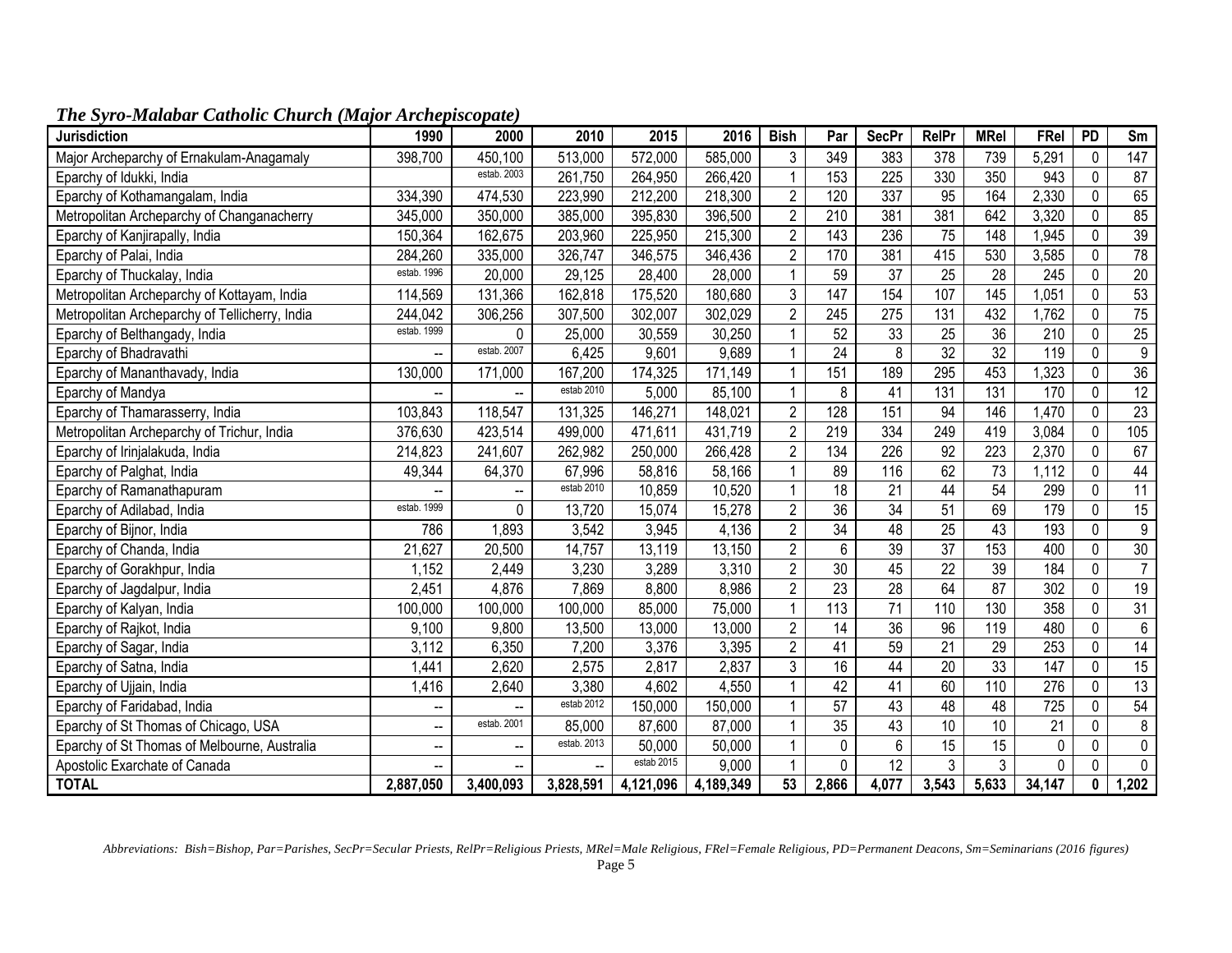|  |  |  |  |  | The Melkite Greek Catholic Church (Patriarchate) |  |
|--|--|--|--|--|--------------------------------------------------|--|
|--|--|--|--|--|--------------------------------------------------|--|

| <b>Jurisdiction</b>                                      | 1990        | 2000        | 2010         | 2015      | 2016      | <b>Bish</b>     | Par | <b>SecPr</b>    | <b>RelPr</b>   | <b>MRel</b>    | FRel     | <b>PD</b>      | Sm             |
|----------------------------------------------------------|-------------|-------------|--------------|-----------|-----------|-----------------|-----|-----------------|----------------|----------------|----------|----------------|----------------|
| Patriarchal Metropolitan Archeparchy of Damascus, Syria  | 90,000      | 110,000     | 150,000      | 3,000     | 3,000     | 2               | 8   | 6               | 3              | 3              | 30       | 3              | 10             |
| Metropolitan Archeparchy of Aleppo, Syria                | 11,000      | 20,000      | 17,000       | 18,000    | 18,000    |                 | 12  | 20              |                |                | 28       |                | 4              |
| Metropolitan Archeparchy of Bosra, Syria                 | 27,000      | 27,000      | 27,000       | 25,000    | 15,000    | $\overline{2}$  | 31  | $\overline{20}$ | $\overline{2}$ | $\overline{2}$ |          | 0              | $\mathbf{3}$   |
| Metropolitan Archeparchy of Homs, Syria                  | 24,620      | 25,000      | 30,000       | 30,000    | 31,000    | 3               | 19  | 15              |                |                | 19       |                | $\mathbf 0$    |
| Archeparchy of Lattaquié, Syria                          | 11,000      | 10,000      | 10,000       | 16,000    | 16,000    |                 | 18  | 13              | 5              | 5              | 8        | 0              |                |
| Metropolitan Archeparchy of Beirut and Gibail, Lebanon   | 150,000     | 200,000     | 200,000      | 204,000   | 200,000   | $\overline{2}$  | 83  | 60              | 54             | 83             | 179      |                | 13             |
| Metropolitan Archeparchy of Tyre, Lebanon                | 7,000       | 8,700       | 3,100        | 3,020     | 3,020     | $\overline{2}$  |     | $\overline{7}$  | 0              | $\Omega$       |          | 0              |                |
| Archeparchy of Baalbek, Lebanon                          | 25,000      | 14,000      | 20,000       | 25,000    | 20,000    | 1               | 13  | 14              |                |                | 41       | 1              | $\overline{2}$ |
| Archeparchy of Baniyas, Lebanon                          | 8,000       | 3,300       | 2,500        | 2,575     | 2,575     |                 | 11  | 16              | $\overline{2}$ | $\overline{2}$ | 12       | 0              | $\theta$       |
| Archeparchy of Saida, Lebanon                            | 7,000       | 25,000      | 28,000       | 42,000    | 43,000    |                 | 63  | $\overline{35}$ | $\overline{7}$ | 14             | 9        | 0              | 8              |
| Archeparchy of Tripoli in Lebanon                        | 7,000       | 7,000       | 10,000       | 10,000    | 10,000    | $\overline{1}$  | 13  | $\overline{7}$  | $\mathbf 0$    |                | 11       | 0              |                |
| Archeparchy of Zahleh and Furzol, Lebanon                | 115,000     | 126,000     | 126,000      | 150,000   | 150,000   | $\overline{2}$  | 39  | 11              | 25             | 25             | 38       | $\overline{2}$ |                |
| Archeparchy of Petra and Philadelphia, Jordan            | 20,000      | 31,200      | 27,000       | 28,200    | 27,000    | $\overline{2}$  | 30  | 23              | 0              | 0              | 12       | 0              | 9              |
| Archeparchy of Akka, Israel                              | 40,000      | 54,000      | 95,000       | 80,000    | 75,000    | 3               | 32  | $\overline{29}$ | 4              | 6              | 25       |                | $\overline{7}$ |
| Jerusalem (patriarchal dependency)                       | 3,000       | 3,300       | 3,300        | 3,160     | 3,160     | 0               | 8   | 8               | 4              |                | 32       | $\overline{2}$ | $\mathbf 0$    |
| Eparchy of Nossa Senhora do Paraiso em Sao Paulo, Brazil | 368,000     | 413,000     | 420,000      | 439,600   | 443,000   | $\overline{2}$  | 6   | $\overline{7}$  | $\overline{2}$ | $\overline{2}$ |          | 3              | $\Omega$       |
| Eparchy of Newton, USA                                   | 25,950      | 27,500      | 26,704       | 22,041    | 25,147    | $\overline{2}$  | 41  | 53              | 14             | 16             |          | 64             | $\overline{2}$ |
| Eparchy of Saint-Sauveur de Montréal, Canada             | 30,000      | 43,000      | 33,000       | 35,800    | 35,800    | 1               |     | 5               |                |                |          | 0              | $\Omega$       |
| Eparchy of Nuestra Senora del Paraiso en Mexico          | 2,000       | 2,500       | 4,700        | 4,700     | 4,700     | 0               |     | $\overline{2}$  | 3              | 3              |          | 0              | $\mathbf{3}$   |
| Patriarchal Exarchate of Iraq                            | 340         | 600         | 100          | 200       | 200       | 0               |     | 0               | 0              | 0              | $\Omega$ | 0              | 0              |
| Egypt, Sudan and South Sudan (patriarchal dependency)    | 8,000       | 6,500       | 6,200        | 6,200     | 6,200     | 0               | 13  | 17              | 0              | 0              | 11       | $\overline{2}$ | $\mathbf 0$    |
| Patriarchal Exarchate of Kuwait                          | 4,500       | 700         | <sup>0</sup> | 0         | 0         | 0               |     | $\mathbf 0$     | 0              |                |          | 0              | $\mathbf{0}$   |
| Eparchy of Saint Michael's of Sydney, Australia          | 40,000      | 45,000      | 50,000       | 52,900    | 53,700    | 1               | 13  | 11              | $\overline{2}$ | $\overline{2}$ | 3        | $\overline{7}$ | $\mathbf 0$    |
| Apostolic Exarchate in Venezuela (Caracas)               | estab. 1990 | 48,000      | 25,000       | 26,200    | 26,600    | 1               | 6   | 3               | 0              | $\Omega$       | 0        |                | $\mathbf 0$    |
| Apostolic Exarchate in Argentina (Cordoba)               | -−          | estab. 2002 | 300,000      | 310,700   | 310,700   |                 | 3   | 0               | 5              | 5              |          |                | $\mathbf 0$    |
| <b>TOTAL</b>                                             | 1,024,410   | 1,251,300   | 1,614,604    | 1,538,296 | 1,522,802 | 32 <sub>2</sub> | 479 | 382             | 142            | 182            | 474      | 90             | 74             |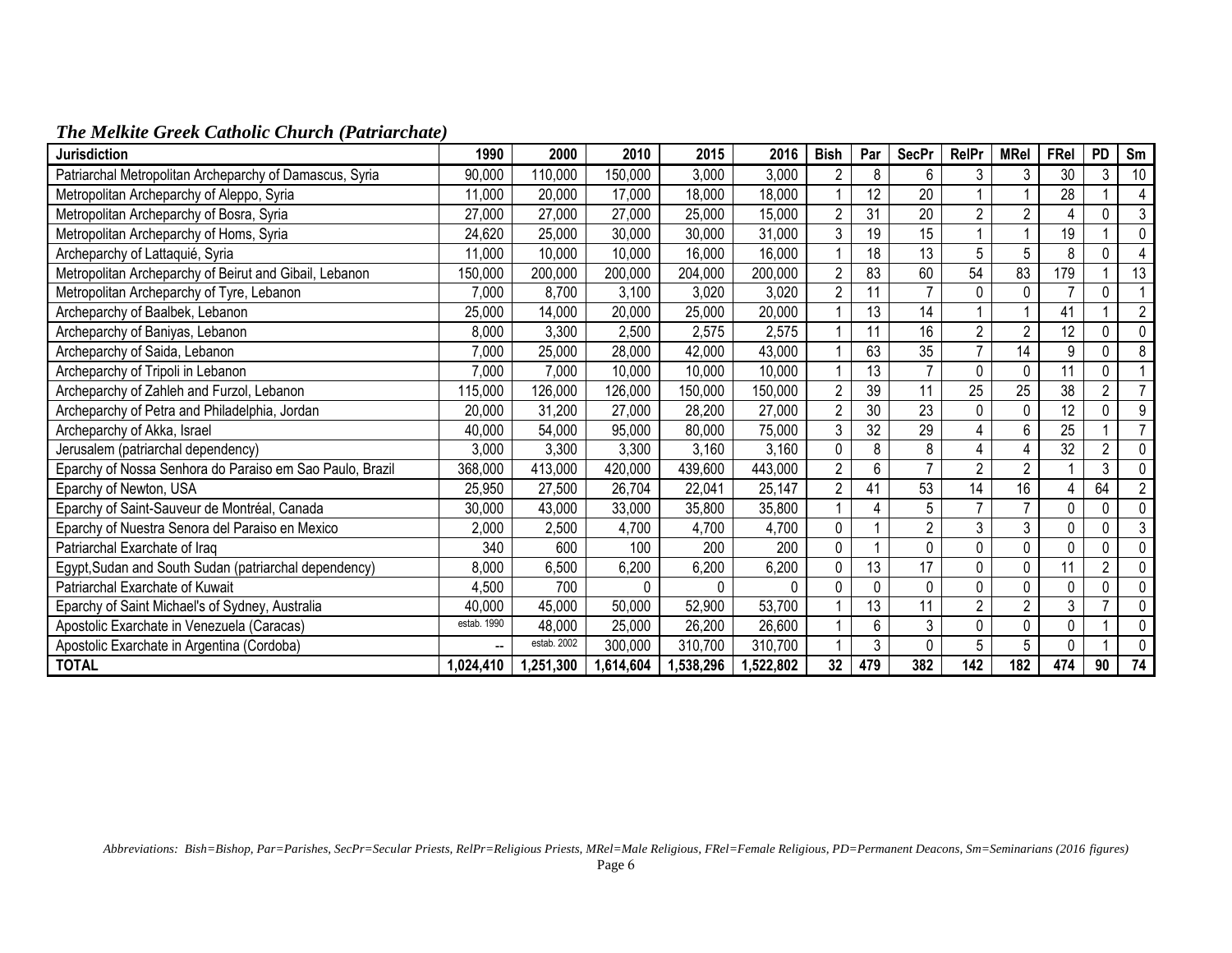# *The Ukrainian Greek Catholic Church (Major Archepiscopate)*

| <b>Jurisdiction</b>                                           | 1990                     | 2000                     | 2010        | 2015                     | 2016      | <b>Bish</b>     | Par                      | <b>SecPr</b>    | RelPr                    | <b>MRel</b>              | FRel                     | PD                       | Sm                       |
|---------------------------------------------------------------|--------------------------|--------------------------|-------------|--------------------------|-----------|-----------------|--------------------------|-----------------|--------------------------|--------------------------|--------------------------|--------------------------|--------------------------|
| Major Archeparchy of Kyiv, Ukraine                            | $\frac{1}{2}$            | 300,000                  | 240,000     | 500,000                  | 500,000   | $\overline{2}$  | 81                       | 67              | 16                       | 23                       | 32                       | 8                        | 65                       |
| Metropolitan Archeparchy of Lviv, Ukraine                     | $\overline{\phantom{a}}$ | ,607,000                 | 755,821     | 730,525                  | 811,625   | $\overline{2}$  | 287                      | 391             | 103                      | 335                      | 277                      | 5                        | 36                       |
| Eparchy of Sambir-Drohobych, Ukraine                          | estab. 1993              | 408,489                  | 398,885     | 396,721                  | 359,798   | $\mathbf{1}$    | 227                      | 281             | $\overline{12}$          | $\overline{12}$          | 29                       | $\overline{2}$           | 127                      |
| Eparchy of Sokal-Zhovkva, Ukraine                             | $\overline{\phantom{a}}$ | estab. 2000              | 323,838     | 320,390                  | 318,640   | $\mathbf{1}$    | 364                      | 238             | 30                       | $\overline{73}$          | 21                       | $\mathbf 0$              | 45                       |
| Eparchy of Stryj, Ukraine                                     | $\overline{\phantom{a}}$ | estab. 2000              | 382,000     | 305,041                  | 303,815   | $\mathbf{1}$    | 359                      | 255             | $\overline{3}$           | $6\phantom{a}$           | 21                       | $\mathbf 0$              | 57                       |
| Metropolitan Archeparchy of Ivano-Frankivsk, Ukraine          | $\overline{\phantom{a}}$ | 615,024                  | 603,918     | 591,157                  | 580,354   | $\overline{2}$  | 391                      | 361             | $\overline{36}$          | 68                       | 122                      | $\mathbf 0$              | 82                       |
| Eparchy of Kolomyia-Chernivtsi, Ukraine                       | estab. 1993              | 501,176                  | 239,300     | 238,000                  | 238,000   | $\mathbf{1}$    | 282                      | 237             | $\mathbf 0$              | $\overline{3}$           | $\overline{35}$          | $\mathbf 0$              | 59                       |
| Metropolitan Archeparchy of Ternopil-Zboriv, Ukraine          | $\overline{\phantom{a}}$ | united 2000              | 447,350     | 385,000                  | 475,100   | 1               | 351                      | 242             | $\overline{36}$          | 67                       | 62                       | $\overline{4}$           | $\overline{122}$         |
| Eparchy of Ternopil. Ukraine (united with Zboriv in 2000)     | estab. 1993              | 598,100                  | --          | $\overline{\phantom{a}}$ |           | Ξ.              | $\overline{\phantom{a}}$ |                 | $\mathbf{L}$             | $\overline{\phantom{a}}$ |                          | $\overline{\phantom{a}}$ | $\overline{\phantom{a}}$ |
| Eparchy of Zboriv, Ukraine (united with Ternopil in 2000)     | estab. 1993              | 375,000                  | --          | --                       |           | --              | $\overline{\phantom{a}}$ | $\overline{a}$  | $\overline{\phantom{a}}$ | $\overline{\phantom{a}}$ | $\overline{\phantom{a}}$ | --                       | $\overline{\phantom{a}}$ |
| Eparchy of Buchach, Ukraine                                   | $\overline{\phantom{a}}$ | estab. 2000              | 216,000     | 223,000                  | 221,000   | $\overline{c}$  | 325                      | 209             | 10                       | 16                       | 12                       | $\pmb{0}$                | 64                       |
| Eparchy of Kamyanets-Podilskyi, Ukraine                       | $\overline{\phantom{a}}$ | $\mathbf{u}$             | Ξ.          | estab. 2015              | 20,000    | $\pmb{0}$       | 54                       | $\overline{27}$ | $\overline{4}$           | $\overline{6}$           | $\overline{2}$           | $\mathbf 0$              | $\pmb{0}$                |
| Archepiscopal Exarchate of Donetsk, Ukraine                   | $\overline{\phantom{a}}$ | estab. 2002              | 8,000       | 68,659                   | 68,900    | $\mathbf{1}$    | 63                       | 45              | $\overline{5}$           | $\overline{6}$           | $\overline{7}$           | $\mathbf 0$              | 12                       |
| Archepiscopal Exarchate of Kharkiv                            | $\overline{\phantom{a}}$ | $\ddot{\phantom{a}}$     | estab. 2014 | $\Omega$                 | 6,000     | $\mathbf{1}$    | 18                       | 12              | $\overline{2}$           | $\overline{2}$           | 5                        | $\pmb{0}$                | $\pmb{0}$                |
| Archepiscopal Exarchate of Lutsk                              | $\overline{\phantom{a}}$ | estab. 2008              | 2,317       | 3,173                    | 3,262     | $\mathbf{1}$    | 28                       | 15              | $\overline{12}$          | $\overline{14}$          | $6\phantom{.0}$          | $\mathbf{1}$             | $\overline{6}$           |
| Archepiscopal Exarchate of Odesa, Ukraine                     | $\mathbb{L}^2$           | estab. 2003              | 93,300      | 68,926                   | 100,000   | $\mathbf{1}$    | $\overline{70}$          | $\overline{29}$ | 5                        | 5                        | 5                        | $\mathbf 0$              | $\overline{5}$           |
| Archepiscopal Exarchate of Crimea                             | $\overline{\phantom{a}}$ | $\overline{\phantom{a}}$ | estab. 2014 | 24,074                   | 24,074    | 0               | $\overline{11}$          | 5               | $\mathbf{1}$             | $\mathbf{1}$             | 0                        | $\mathbf 0$              | $\pmb{0}$                |
| Metropolitan Archeparchy of Przemysl-Warsaw, Poland           | $\overline{\phantom{a}}$ | 32,000                   | 30,000      | 30,000                   | 30,000    | $\overline{2}$  | 69                       | $\overline{34}$ | $\overline{11}$          | $\overline{14}$          | 81                       | $\overline{\mathbf{4}}$  | $\overline{8}$           |
| Eparchy of Wroclaw-Gdansk, Poland                             | estab. 1996              | 53,000                   | 25,000      | 25,000                   | 25,000    | $\mathbf{1}$    | $\overline{55}$          | 29              | $\mathbf{1}$             | $\overline{1}$           | 10                       | $\mathbf 0$              | $\overline{2}$           |
| Metropolitan Archeparchy of Philadelphia, USA                 | 77,571                   | 69,088                   | 22,500      | 14,299                   | 14,199    | $\overline{2}$  | 67                       | 55              | 3                        | 3                        | 43                       | $\overline{7}$           | $\mathbf{1}$             |
| Eparchy of Saint Josaphat in Parma, USA                       | 11,964                   | 11,522                   | 10,685      | 10,685                   | 10,685    | $\overline{2}$  | 42                       | 43              | 0                        | $\overline{2}$           | $\overline{2}$           | 19                       | $\mathfrak{Z}$           |
| Eparchy of Saint Nicholas of Chicago, USA                     | 28,000                   | 9,500                    | 10,000      | 11,000                   | 11,000    | $\mathbf{1}$    | 47                       | 48              | 12                       | 16                       | $\overline{5}$           | 11                       | $\overline{3}$           |
| Eparchy of Stamford, USA                                      | 40,998                   | 16,684                   | 16,750      | 14,180                   | 14,420    | $\overline{c}$  | 54                       | 65              | 19                       | $\overline{27}$          | 42                       | $\overline{11}$          | $\overline{4}$           |
| Metropolitan Archeparchy of Winnipeg, Canada                  | 49,350                   | 45,000                   | 29,740      | 24,500                   | 5,103     | $\mathbf{1}$    | 124                      | $\overline{26}$ | $\overline{11}$          | $\overline{12}$          | $\overline{24}$          | $\overline{13}$          | $\overline{3}$           |
| Eparchy of Edmonton, Canada                                   | 40,907                   | 26,250                   | 28,845      | 5,454                    | 5,359     | $\mathbf{1}$    | 84                       | 28              | $9\,$                    | 17                       | 19                       | $\overline{5}$           | $\overline{3}$           |
| Eparchy of New Westminster, Canada                            | 7,700                    | 4,000                    | 7,500       | 7,500                    | 7,500     | $\overline{c}$  | 14                       | 12              | 3                        | $\mathfrak{Z}$           | $\overline{2}$           | $\mathbf{1}$             | $\mathbf{1}$             |
| Eparchy of Saskatoon, Canada                                  | 24,000                   | 12,200                   | 7,256       | 6,340                    | 6,024     | $\overline{2}$  | $\overline{71}$          | 17              | $\overline{9}$           | $\overline{9}$           | 15                       | $\overline{4}$           | $\overline{3}$           |
| Eparchy of Toronto, Canada                                    | 80,000                   | 83,200                   | 36,910      | 24,200                   | 24,000    | $\mathbf{1}$    | 63                       | 91              | 5                        | $\overline{5}$           | 18                       | 20                       | $\overline{3}$           |
| Eparchy of the Holy Family in London                          | 27,000                   | 15,000                   | 10,000      | 15,000                   | 12,000    | $\mathbf{1}$    | $\overline{17}$          | 13              | $\overline{3}$           | $\overline{3}$           | $\overline{3}$           | $\overline{0}$           | $\overline{2}$           |
| Eparchy of Saints Peter and Paul of Melbourne, Australia      | 25,000                   | 35,400                   | 32,500      | 33,100                   | 33,600    | $\mathbf{1}$    | $\overline{11}$          | $\overline{21}$ | $\mathbf{1}$             | $\mathbf{1}$             | $\overline{12}$          | $6\,$                    | $\mathbf{1}$             |
| Apostolic Exarchate of Germany & Scandinavia (Munich)         | 27,450                   | 38,000                   | 30,320      | 40,700                   | 42,700    | $\mathbf{1}$    | 14                       | 24              | 0                        | 8                        | 0                        | $\pmb{0}$                | $\overline{2}$           |
| Eparchy of Saint Vladimir the Great in Paris                  | 16,000                   | 16,000                   | 20,000      | 25,500                   | 25,600    | $\mathbf{1}$    | 16                       | 14              | $\overline{4}$           | $\overline{4}$           | $\overline{4}$           | $\sqrt{3}$               | $\mathbf{1}$             |
| Eparchy of São João Batista em Curitiba, Brazil               | 130,000                  | 162,000                  | 162,000     | 85,000                   | 85,700    | $\mathbf{1}$    | $\overline{26}$          | $\overline{21}$ | $\overline{26}$          | 39                       | 170                      | $\overline{2}$           | 6                        |
| Eparchy of the Immaculate Conception in Prudentopolis, Brazil | $\mathbf{u}$             | $\mathbf{u}$             | estab. 2014 | 0                        | 85,700    | $\mathbf{1}$    | 124                      | 5               | 33                       | 33                       | 198                      | $\mathbf 0$              | 0                        |
| Eparchy of Santa Maria del Patrocinio en Buenos Aires         | 122,000                  | 126,000                  | 160,000     | 167,800                  | 167,800   | $\overline{2}$  | $\overline{19}$          | $\overline{13}$ | $\overline{7}$           | $9\,$                    | 87                       | $\mathbf 0$              | $\sqrt{5}$               |
| <b>TOTAL</b>                                                  | 707,940                  | $\overline{5,}159,633$   | 4,350,735   | 4,394,924                | 4,636,958 | $\overline{42}$ | 3,828                    | 2,973           | 432                      | 843                      | 1,371                    | 126                      | 731                      |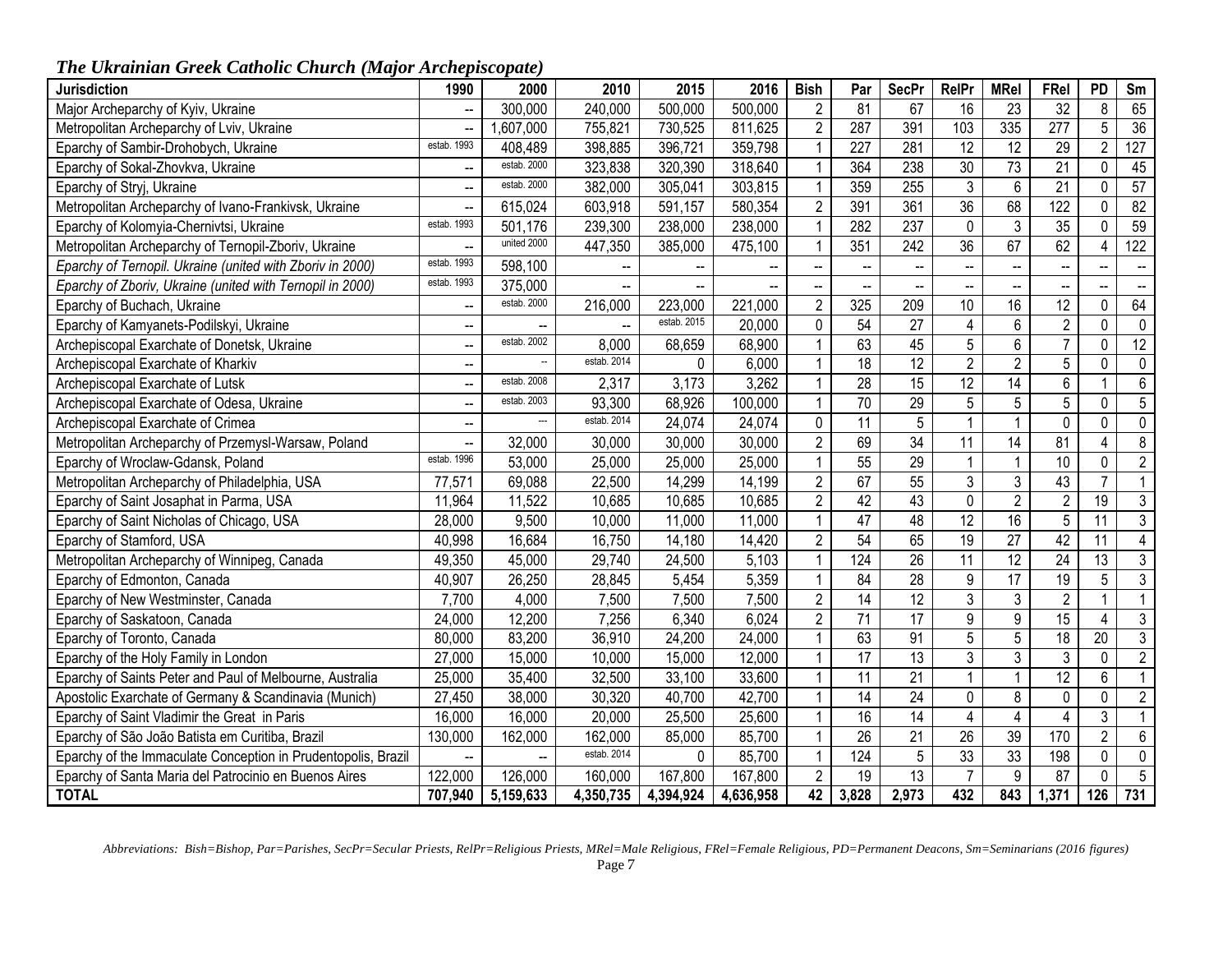## *The Ruthenian Byzantine Catholic Church (Metropolitanate in USA)*

| <b>Jurisdiction</b>                                | 1990        | 2000    | 2010    | 2015    | 2016    | <b>Bish</b> | Par | <b>SecPr</b> | <b>RelPr</b> | <b>MRel</b> | <b>FRel</b> | <b>PD</b> | Sm |
|----------------------------------------------------|-------------|---------|---------|---------|---------|-------------|-----|--------------|--------------|-------------|-------------|-----------|----|
| Metropolitan Archeparchy of Pittsburgh, USA        | 143.784     | 75,261  | 58,997  | 57,686  | 57,407  |             | 74  | 53           |              |             | 58          | 22        |    |
| Eparchy of Parma, USA                              | 22,202      | 12,680  | 8,791   | 9,020   | 9,020   |             | 30  | 33           |              |             |             | 15        |    |
| Eparchy of Passaic, USA                            | 85,050      | 51,771  | 17,692  | 13,367  | 13,367  |             | 84  | 66           |              |             | 13          | 23        |    |
| Eparchy of Holy Mary of Protection (Phoenix)       | 17,125      | 3,108   | 2.613   | 2,254   | 2,706   |             | 19  | 28           |              |             |             |           |    |
| Eparchy of Mukacevo, Ukraine                       |             | 320,000 | 380,000 | 319,400 | 320,000 |             | 436 | 287          | 33           | 50          | 42          |           | 85 |
| Apostolic Exarchate of the Czech Republic (Prague) | estab. 1996 | 200,000 | 178,150 | 170,100 | 17,000  |             | 21  | 40           |              |             |             |           |    |
| <b>TOTAL</b>                                       | 268,161     | 662,820 | 646,243 | 571,827 | 419,500 |             | 664 | 507          | 50           | 72          | 120         | 76        | 91 |

## *The Romanian Greek Catholic Church (Major Archepiscopate)*

| <b>Jurisdiction</b>                                        | 1995      | 2000      | 2010        | 2015    | 2016    | <b>Bish</b> | Par   | <b>SecPr</b> | RelPr | <b>MRel</b> | <b>FRel</b>     | <b>PD</b>    | Sm  |
|------------------------------------------------------------|-----------|-----------|-------------|---------|---------|-------------|-------|--------------|-------|-------------|-----------------|--------------|-----|
| Metropolitan Archeparchy of Fagaras & Alba Julia, Romania  | 495,000   | 362,000   | 289,000     | 216,000 | 202,000 |             | 581   | 189          |       |             | 168             | $\mathbf{0}$ | 66  |
| Eparchy of Cluj-Gherla, Romania                            | 505,000   | 750,000   | 60,000      | 49,001  | 48,500  |             | 162   | 162          |       | 20          | 67              | $\mathbf{0}$ | 47  |
| Eparchy of Lugoj, Romania                                  | 500,000   | 40,000    | 102,600     | 100,750 | 99,500  |             | 147   | 122          |       |             |                 | $\mathbf{0}$ |     |
| Eparchy of Maramures, Romania                              | 477,000   | 132.310   | 151,952     | 53,775  | 53,080  |             | 167   | 143          |       |             | 41              | $\mathbf{0}$ | 17  |
| Eparchy of Oradea Mare, Romania                            | 29,385    | 101,000   | 98,000      | 87,000  | 85,000  |             | 138   | 177          | 13    | 16          |                 | 0            | 60  |
| Eparchy of Saint Basil the Great in Bucharest, Romania     | $- -$     |           | estab, 2014 |         | 10,000  |             |       | 16           |       |             | 20              | $\mathbf{0}$ |     |
| Eparchy of Saint George's in Canton, Ohio (USA and Canada) | 5,250     | 5,300     | 5,900       | 6,200   | 6,200   |             | 16    | 26           |       |             |                 | 6            |     |
| <b>TOTAL</b>                                               | 2,011,635 | 1,390,610 | 707,452     | 512,726 | 504,280 |             | 1,225 | 835          | 42    | 64          | 32 <sup>′</sup> | 6            | 197 |

## *Greek Catholics in Croatia, Serbia and the Former Yugoslav Republic of Macedonia*

| Jurisdiction                             | 1990   | 2000        | 2010   | 2015   | 2016   | Bish | Par     | SecPr | <b>RelPr</b> | <b>MRel</b> | FRel | <b>PD</b> | Sm |
|------------------------------------------|--------|-------------|--------|--------|--------|------|---------|-------|--------------|-------------|------|-----------|----|
| Eparchy of Križevci, Croatia             | 48,768 | 48,775      | 21,509 | 18,260 | 21,250 |      | 46      | 32    |              |             |      |           |    |
| Apostolic Exarchate of Serbia (Novi Sad) | $- -$  | estab. 2003 | 22,369 | 22,058 | 21,995 |      | $\sim$  | 18    |              |             | 65   |           |    |
| Apostolic Exarchate of Macedonia         | $- -$  | estab. 2000 | 15.037 | 1,323  | 1,336  |      |         | 15    |              |             |      |           |    |
| <b>TOTAL</b>                             | 48,768 | 48,775      | 58,915 | 51,641 | 54,581 |      | 75<br>ູ | 65    |              |             | 124  |           | 47 |

## *The Greek Byzantine Catholic Church*

| <b>Jurisdiction</b>                       | 1990           | 2000  | 2010  | 2015  | 2016  | <b>Bish</b> | Par | SecPr | <b>RelPr</b> | <b>MRel</b> | FRel | <b>PD</b> | Sm |
|-------------------------------------------|----------------|-------|-------|-------|-------|-------------|-----|-------|--------------|-------------|------|-----------|----|
| Apostolic Exarchate for Greece (Athens)   | 2,300          | 2,300 | 2,500 | 6,000 | 6,000 |             |     |       |              |             |      |           |    |
| Apostolic Exarchate for Turkey (Istanbul) | $-\sim$<br>่วบ | 40    | 25    | 20    | 20    |             |     |       |              |             |      |           |    |
| <b>TOTAL</b>                              | 2,350          | 2.340 | 2,525 | 6,020 | 6,020 |             |     |       |              |             |      |           | Λ  |

#### *The Bulgarian Byzantine Catholic Church*

| .<br>I Jurisdiction                                          | 1990   | 2000   | 2010   | 2015   | 2016               | <b>Bish</b> | Par      | SecPr | PAIDr<br>rei | <b>MRei</b> | FRel     | חם<br>-0 | Sm |
|--------------------------------------------------------------|--------|--------|--------|--------|--------------------|-------------|----------|-------|--------------|-------------|----------|----------|----|
| Sophia.<br>- Apostolic<br>Exarchate<br>--<br><b>Bulgaria</b> | 15,000 | 15,000 | 10.00f | 10,000 | 10,00 <sup>c</sup> |             | ιc<br>٠. |       |              | 1b          | ባድ<br>⁄n |          |    |